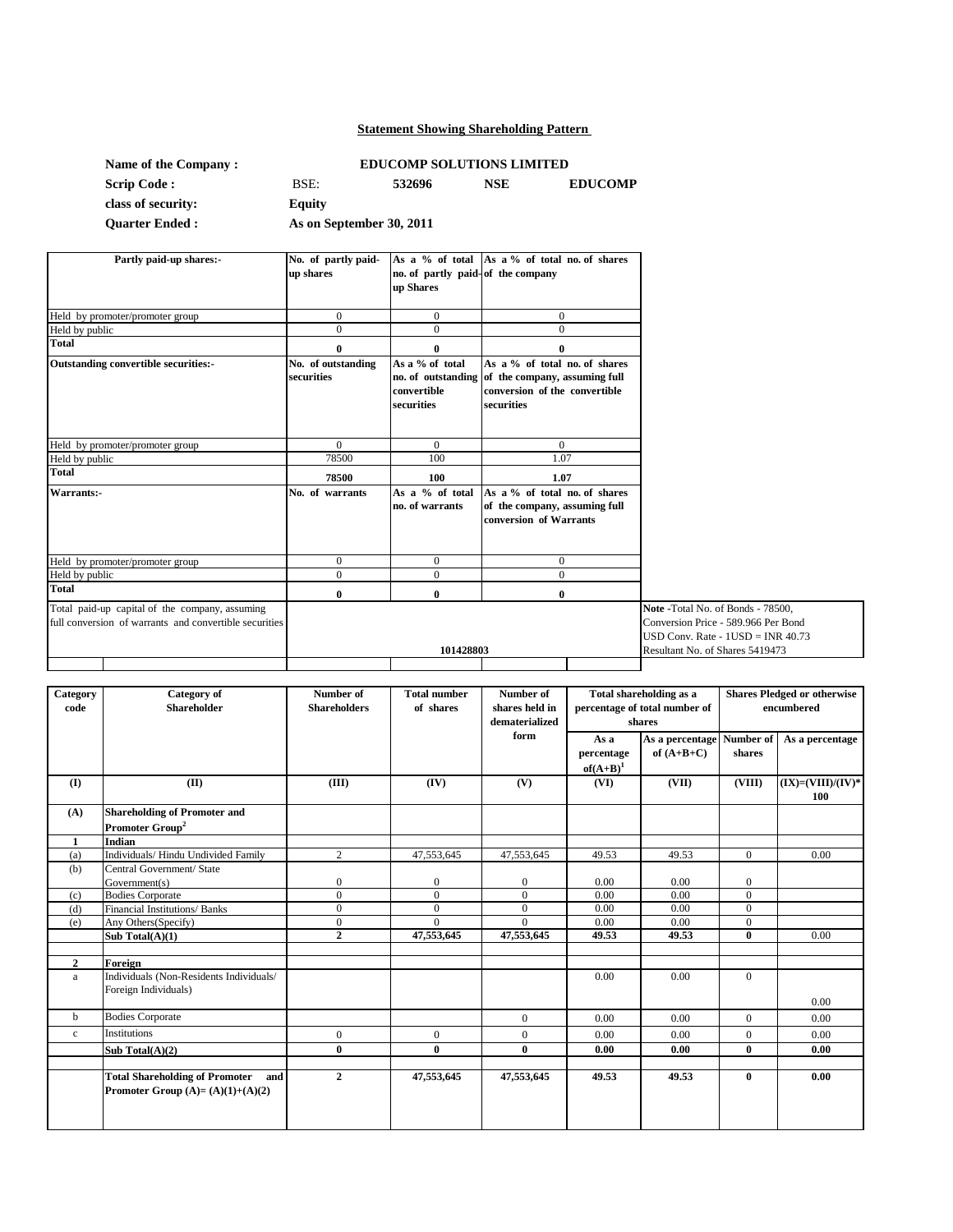| (B)            | <b>Public shareholding</b>               |                     |                          |                                |              |              | <b>NA</b> | <b>NA</b>     |
|----------------|------------------------------------------|---------------------|--------------------------|--------------------------------|--------------|--------------|-----------|---------------|
| 1              | <b>Institutions</b>                      |                     |                          |                                |              |              | <b>NA</b> | $\mathbf{NA}$ |
| (a)            | Mutual Funds/UTI                         | $\overline{13}$     | 2,032,968                | 2,032,968                      | 2.12         | 2.12         |           |               |
| (b)            | Financial Institutions / Banks           | 12                  | 511,179                  | 511,179                        | 0.53         | 0.53         |           |               |
| (c)            | Central Government/ State                |                     |                          |                                |              |              |           |               |
|                | Government(s)                            | $\mathbf{0}$        | $\mathbf{0}$             | $\mathbf{0}$                   | 0.00         | 0.00         |           |               |
| (d)            | Venture Capital Funds                    | $\overline{0}$      | $\overline{0}$           | $\overline{0}$                 | 0.00         | 0.00         |           |               |
| (e)            | <b>Insurance Companies</b>               | $\mathbf{0}$        | $\mathbf{0}$             | $\theta$                       | 0.00         | 0.00         |           |               |
| (f)            | Foreign Institutional Investors          | 127                 | 28,049,961               | 28,049,961                     | 29.22        | 29.22        |           |               |
| (g)            | Foreign Venture Capital Investors        | $\mathbf{0}$        | $\mathbf{0}$<br>$\theta$ | $\mathbf{0}$<br>$\overline{0}$ | 0.00<br>0.00 | 0.00<br>0.00 |           |               |
| (h)            | Any Other<br>Sub-Total $(B)(1)$          | $\mathbf{0}$<br>152 | 30.594.108               | 30,594,108                     | 31.87        | 31.87        |           |               |
|                |                                          |                     |                          |                                |              |              |           |               |
| B <sub>2</sub> | Non-institutions                         |                     |                          |                                |              |              | <b>NA</b> | $\mathbf{NA}$ |
| (a)            | Bodies Corporate #                       | 1.576               | 4,808,930                | 4,808,930                      | 5.01         | 5.01         |           |               |
| (b)            | Individuals                              |                     |                          |                                |              |              |           |               |
|                | Individuals -i. Individual shareholders  | 142,838             | 10,440,393               | 10,436,568                     | 10.87        | 10.87        |           |               |
|                | holding nominal share capital up to Rs 1 |                     |                          |                                |              |              |           |               |
| <b>I</b>       | lakh                                     |                     |                          |                                |              |              |           |               |
| $\rm II$       | ii. Individual shareholders holding      | 3                   | 540,645                  | 540,645                        | 0.56         | 0.56         |           |               |
|                | nominal share capital in excess of Rs. 1 |                     |                          |                                |              |              |           |               |
|                | lakh.                                    |                     |                          |                                |              |              |           |               |
| (c)            | Any Other                                |                     |                          |                                |              | 0.00         |           |               |
| $(c-i)$        | <b>Trusts</b>                            | 8                   | 2,294                    | 2,294                          | 0.00         |              |           |               |
| $(c-ii)$       | <b>Foreign Nationals</b>                 | $\overline{0}$      | $\mathbf{0}$             | $\mathbf{0}$                   | 0.00         |              |           |               |
| $(c$ -iii)     | <b>Non-Resident Indians</b>              | 1,493               | 499.639                  | 499,639                        | 0.52         | 0.52         |           |               |
| $(c-iv)$       | <b>Clearing Members</b>                  | 568                 | 1,330,188                | 1,330,188                      | 1.39         | 1.39         |           |               |
| $(c-v)$        | <b>Hindu Undivided Families</b>          | 1,924               | 239,488                  | 239,488                        | 0.25         | 0.25         |           |               |
|                | Sub-Total $(B)(2)$                       | 148,410             | 17,861,577               | 17,857,752                     | 18.60        | 18.60        | NA        | NA            |
|                |                                          |                     |                          |                                |              |              |           |               |
|                | Total<br><b>Public Shareholding (B)=</b> | 148,562             | 48,455,685               | 48,451,860                     | 50.47        | 50.47        |           |               |
| <b>(B)</b>     | $(B)(1)+(B)(2)$                          |                     |                          |                                |              |              |           |               |
|                |                                          |                     |                          |                                |              |              |           |               |
|                |                                          |                     |                          |                                |              |              |           |               |
|                | TOTAL $(A)+(B)$                          | 148,564             | 96,009,330               | 96,005,505                     | 100.00       | 100.00       | <b>NA</b> | $\mathbf{NA}$ |
|                |                                          |                     |                          |                                |              |              |           |               |
| (C)            | Shares held by Custodians and against    | $\bf{0}$            | $\bf{0}$                 | $\bf{0}$                       | NA           | 0.00         |           |               |
|                | which Depository Receipts have been      |                     |                          |                                |              |              |           |               |
|                | issued                                   |                     |                          |                                |              |              |           |               |
| 1              | Promoter and Promoter Group              |                     |                          |                                |              |              |           |               |
| $\overline{c}$ | Public                                   |                     |                          |                                |              |              |           |               |
|                | <b>GRAND TOTAL (A)+(B)+(C)</b>           | 148,564             | 96,009,330               | 96,005,505                     | NA           | 100.00       | NA        | <b>NA</b>     |

# **(I)(b) Statement showing Shareholding of persons belonging to the category "Promoter and Promoter Group"**

| Sr. No. | Name of the shareholder | <b>Total shares held</b> |                                                    |                                  | <b>Shares Pledged or otherwise encumbered</b> |                                                                   |
|---------|-------------------------|--------------------------|----------------------------------------------------|----------------------------------|-----------------------------------------------|-------------------------------------------------------------------|
|         |                         | <b>Number</b>            | As a $%$ of<br><b>Grand Total</b><br>$(A)+(B)+(C)$ | <b>Number</b><br>As a percentage |                                               | As a % of grand total<br>$(A)+(B)+(C)$ of sub-<br>clause $(I)(a)$ |
| (I)     | TD                      | (III)                    | (IV)                                               | (V)                              | $(VI)=(V)/(III)*100$                          | (VII)                                                             |
|         | SHANTANU PRAKASH        | 44,315,205               | 46.157                                             |                                  |                                               |                                                                   |
|         | <b>ANJLEE PRAKASH</b>   | 3,238,440                | 3.373                                              |                                  |                                               |                                                                   |
|         | <b>TOTAL</b>            | 47,553,645               | 49.53                                              |                                  |                                               | $\Omega$                                                          |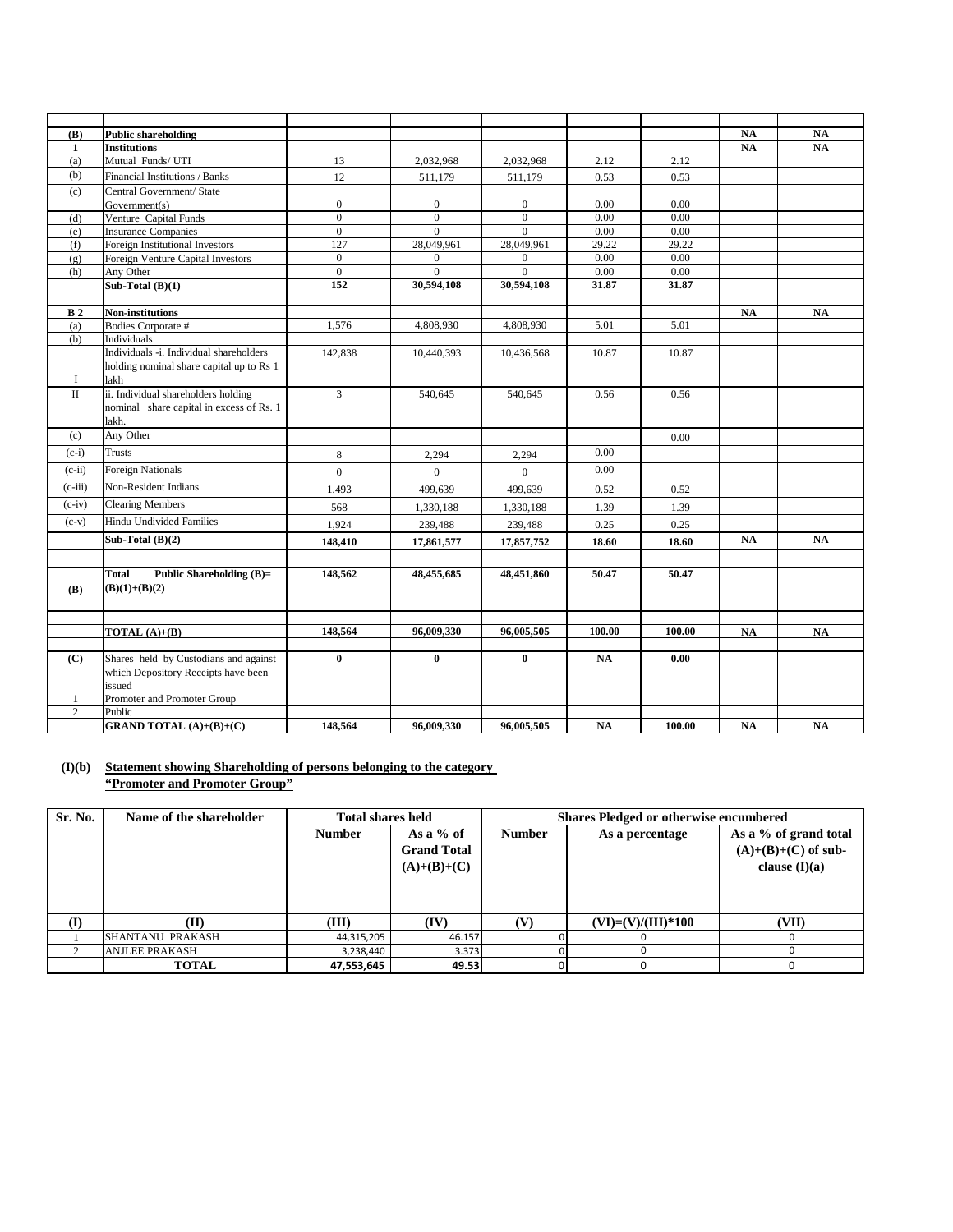### **(I)(c) Statement showing Shareholding of persons belonging to the category "Public" and holding more than 1% of the total number of shares**

| Sr. No.        | Name of the shareholder                                 | Number of shares | Shares as a percentage of total number<br>of shares {i.e., Grand Total<br>$(A)+(B)+(C)$ indicated in Statement at<br>para $(I)(a)$ above |
|----------------|---------------------------------------------------------|------------------|------------------------------------------------------------------------------------------------------------------------------------------|
|                | CORONATION GLOBAL EMERGING MARKETS FUND                 | 3856628          | 4.02                                                                                                                                     |
|                | <b>JANUS WORLDWIDE FUND</b>                             | 3520989          | 3.67                                                                                                                                     |
|                | COPTHALL MAURITIUS INVESTMENT LIMITED                   | 2376177          | 2.47                                                                                                                                     |
| $\overline{4}$ | PLATINUM INVESTMENT MANAGEMENT LIMTED A/C PLATINUM ASIA |                  |                                                                                                                                          |
|                | <b>FUND</b>                                             | 1557222          | 1.62                                                                                                                                     |
|                | WELLINGTON MANAGEMENT COMPANY, LLP A/C BAY POND MB      | 1258251          | 1.31                                                                                                                                     |
| 6              | <b>JANUS ASPEN SERIES WORLDWIDE PORTFOLIO</b>           | 1132964          | 1.18                                                                                                                                     |
|                | <b>CLSA (MAURITIUS) LIMITED</b>                         | 1120185          | 1.17                                                                                                                                     |
|                | <b>TOTAL</b>                                            | 14822416         | 15.44                                                                                                                                    |